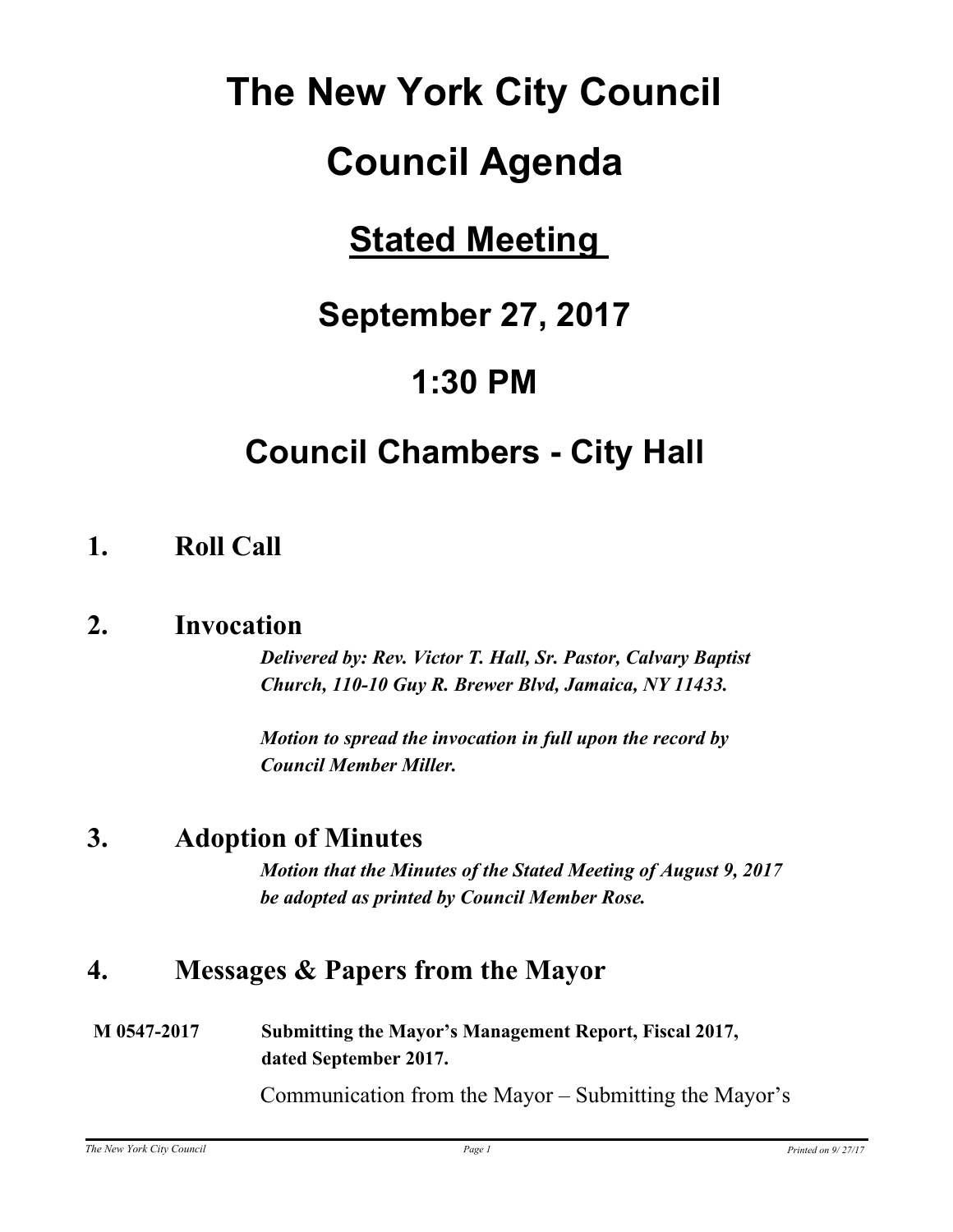Management Report, Fiscal 2017, dated September 2017, pursuant to Section 12 of the New York City Charter. *Received, Ordered, Printed and Filed*

#### **Communications from City, County & Borough Offices 5.**

**M 0548-2017 Transfer City funds between various agencies in FY'18 to implement changes to the City's expense budget. (MN-1)** Communication from the Office of Management & Budget -

Transfer City funds between various agencies in Fiscal Year 2018 to implement changes to the City's expense budget, pursuant to Section 107(b) of the New York City Charter. (MN-1) *Preconsidered - Finance*

#### **M 0549-2017 Resolution approving the modification of the Fiscal 2018 Capital Budget and Capital Program proposed by the Mayor.**

Communication from the Office of Management & Budget - Resolution approving the modification of the Fiscal 2018 Capital Budget and Capital Program proposed by the Mayor pursuant to Section 216 of the Charter of the City of New York. *Preconsidered - Finance*

### **6. Petitions and Communications**

*None*

### **7. Land Use Call-Ups**

| M 0550-2017 | Zoning, Sidewalk café, 200 Dyckman St, Manhattan (20185034)<br><b>TCM</b>                   |
|-------------|---------------------------------------------------------------------------------------------|
|             | By Council Member Rodriguez:<br>Pursuant to Rule 11.20(b) of the Council and $\S 20-226$ or |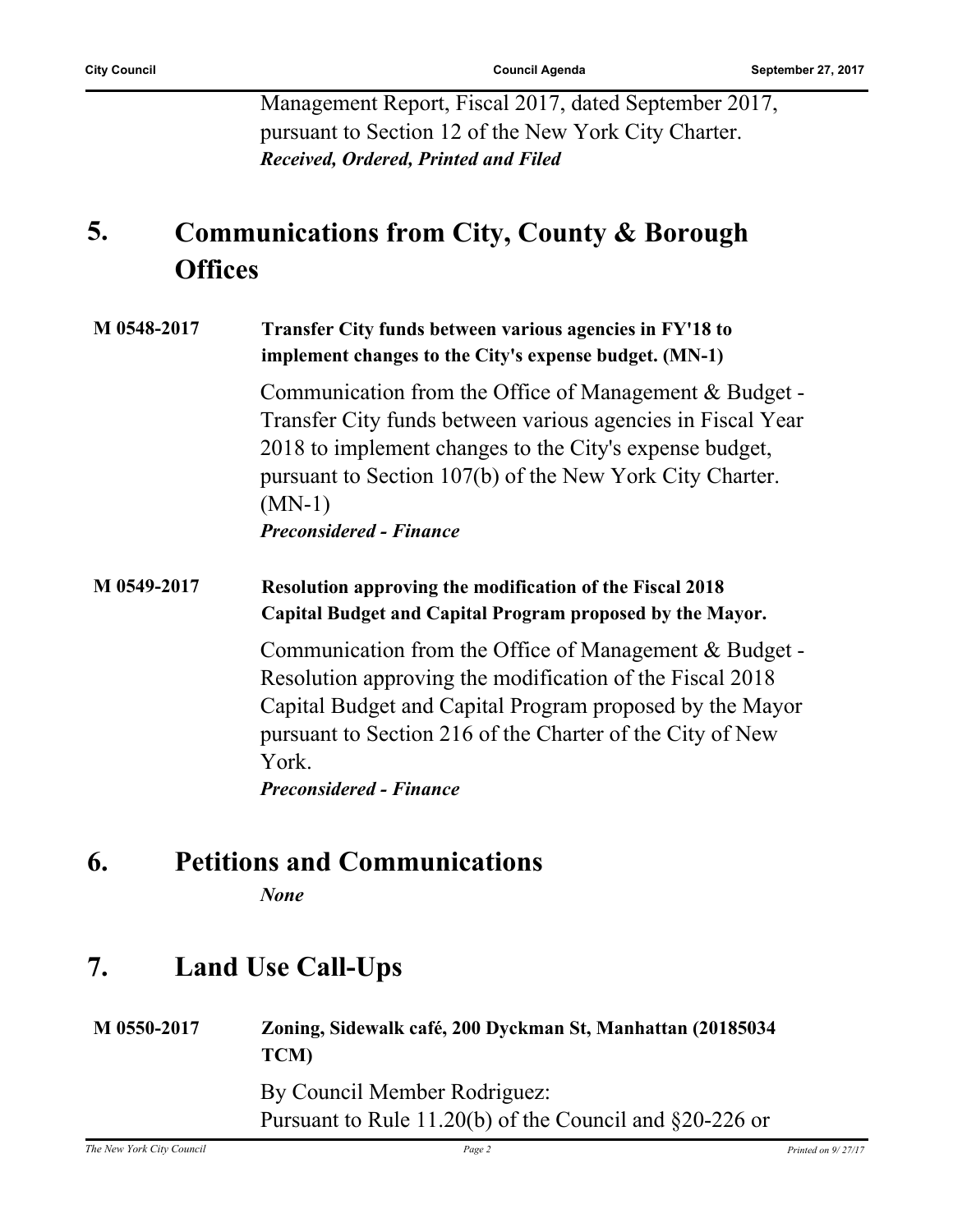§20-225 of the New York City Administrative Code, the Council resolves that the action of the Department of Consumer Affairs approving an unenclosed sidewalk café located at 200 Dyckman Street, Borough of Manhattan, Community Board 12, Application No. 20185034 TCM shall be subject to review by the Council. *Coupled on Call-Up Vote*

#### **M 0551-2017 Zoning, Amendment to City Map, Staten Island (C160174ZSR and C150359MMR)**

By Council Member Rose:

Pursuant to Rule 11.20(c) of the Council Rules and Section 197-d(b)(3) of the New York City Charter, the Council hereby resolves that the actions of the City Planning Commission on Uniform Land Use Review Procedure applications nos. C 160174 ZSR and C 150359 MMR shall be subject to Council review.

*Coupled on Call-Up Vote*

- **8. Communication from the Speaker**
- **9. Discussion of General Orders**

#### **10. Reports of Special Committees** *None*

### **11. Reports of Standing Committees**

### **Report of the Committee on Consumer Affairs**

#### **Int 1539-2017-A Sale and financing of used automobiles by second-hand automobile dealers.**

A Local Law to amend the administrative code of the city of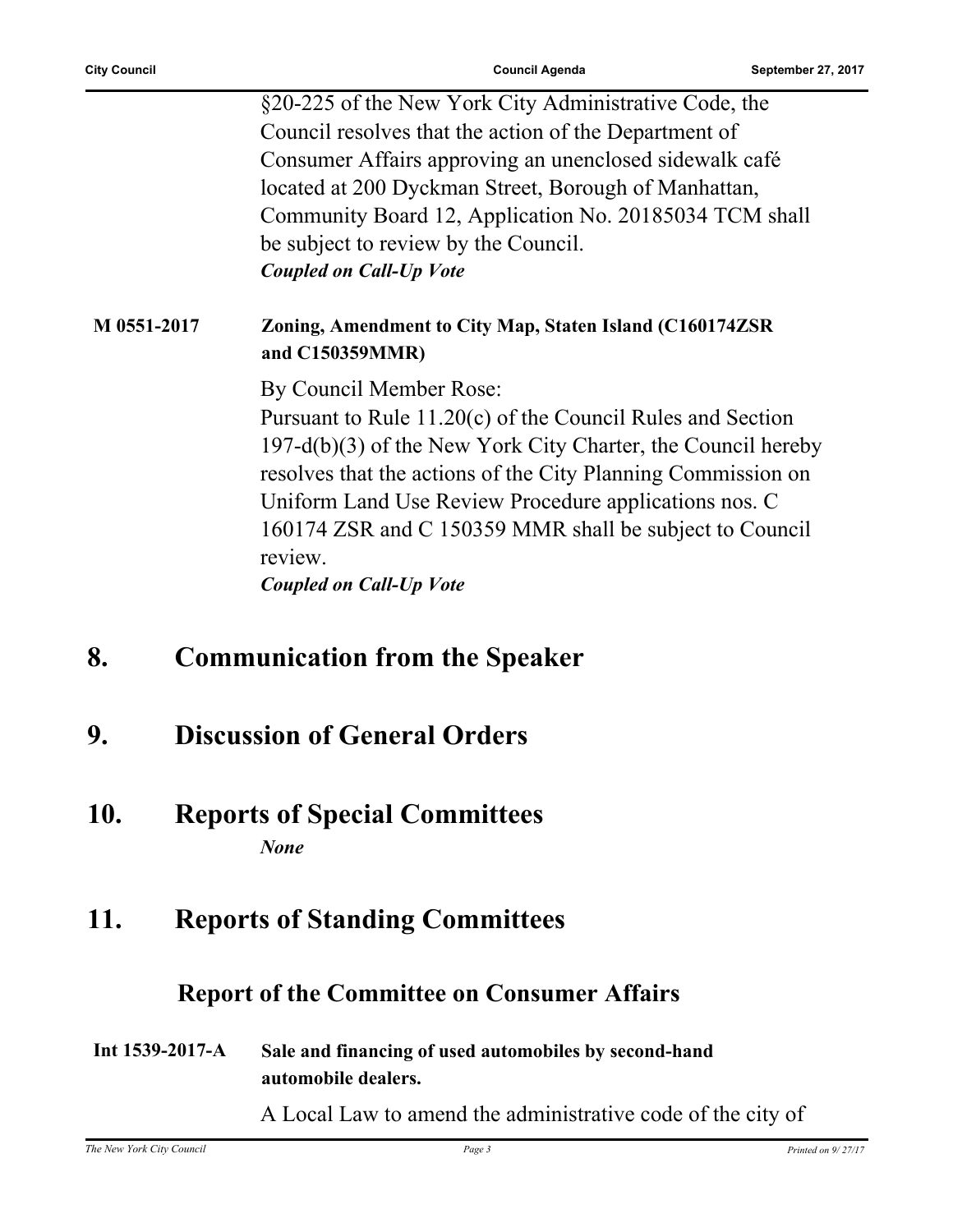New York, in relation to the sale and financing of used automobiles by second-hand automobile dealers *Amended and Coupled on GO*

#### **Int 1540-2017-A Requiring second-hand automobile dealers to post and distribute a bill of rights to consumers.**

A Local Law to amend the administrative code of the city of New York, in relation to requiring second-hand automobile dealers to post and distribute a bill of rights to consumers *Amended and Coupled on GO*

#### **Report of the Committee on Contracts**

#### **Int 1292-2016-A Requiring city agencies to accept procurement invoices electronically.**

A Local Law to amend the New York city charter, in relation to the acceptance of electronic vouchers. *Amended and Coupled on GO*

#### **Report of the Committee on Finance**

#### **Res 1639-2017 Authorizing an increase in the amount to be expended annually in eleven BIDs.**

Resolution concerning the increase in the annual expenditure for the Times Square, 34th Street, 82nd Street, Flatbush Avenue, Downtown-Lower Manhattan, Kings Highway, Church Avenue, East Mid-Manhattan, Fordham Road, DUMBO, and SoHo Business Improvement Districts, and the setting of the date, time and place for the hearing of the local law increasing the annual expenditure for such districts. *Coupled on GO*

#### **Res 1658-2017 Approving the new designation and changes in the designation of certain organizations to receive funding in the Expense Budget.**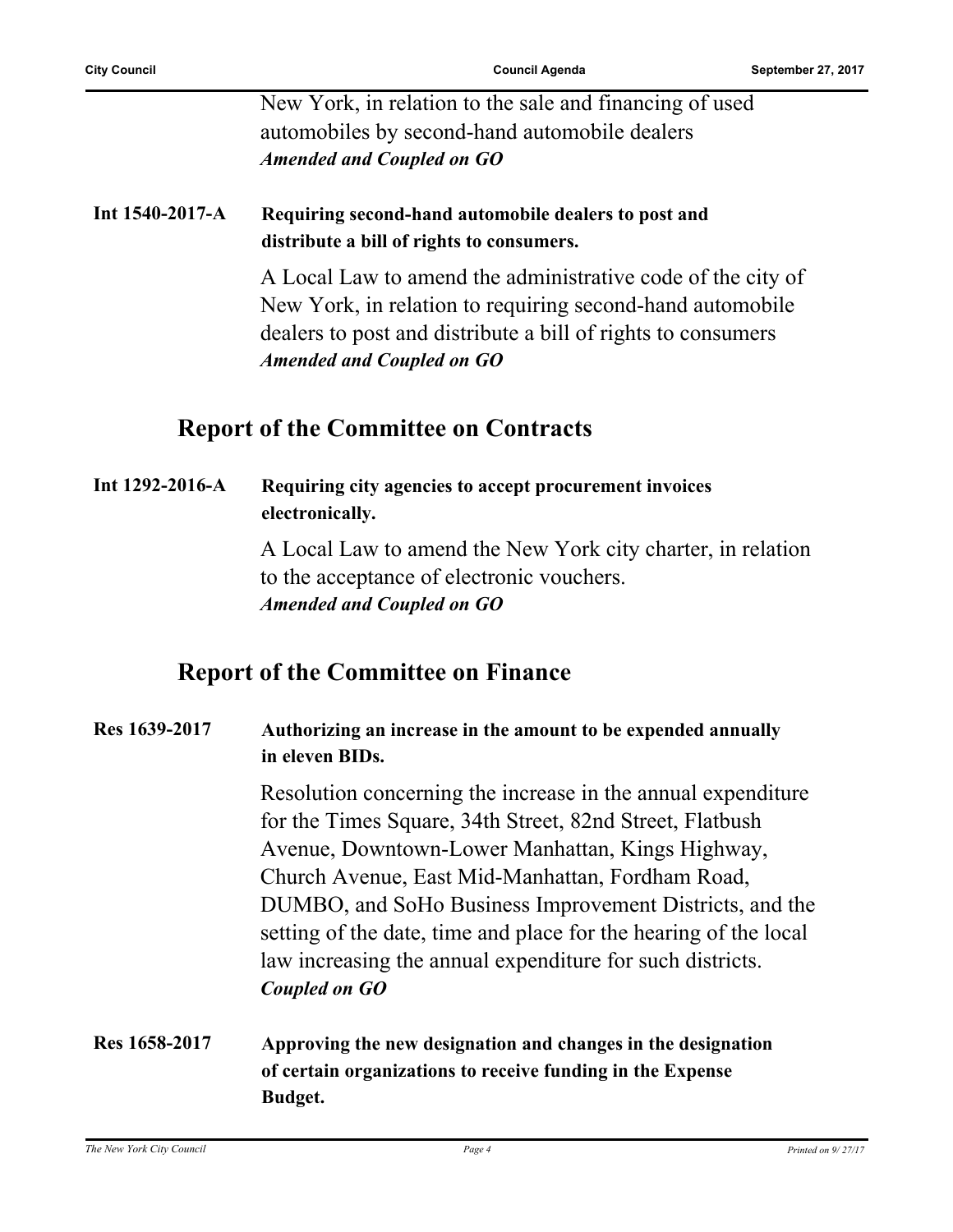|               | Resolution approving the new designation and changes in the<br>designation of certain organizations to receive funding in the<br><b>Expense Budget</b><br><b>Preconsidered - Coupled on GO</b>                                                           |
|---------------|----------------------------------------------------------------------------------------------------------------------------------------------------------------------------------------------------------------------------------------------------------|
| Res 1659-2017 | Approving the rescindment of a term and condition included in<br>the Fiscal 2018 Expense Budget.                                                                                                                                                         |
|               | Resolution approving the rescindment of a term and condition<br>included in the Fiscal 2018 Expense Budget<br><b>Preconsidered - Coupled on GO</b>                                                                                                       |
| Res 1661-2017 | M 548 - Transfer City funds between various agencies in FY'18<br>to implement changes to the City's expense budget. (MN-1)                                                                                                                               |
|               | RESOLUTION APPROVING THE MODIFICATION (MN-1)<br>OF UNITS OF APPROPRIATION AND THE TRANSFER<br>OF CITY FUNDS BETWEEN AGENCIES PROPOSED BY<br>THE MAYOR PURSUANT TO SECTION 107(b) OF THE<br>NEW YORK CITY CHARTER<br><b>Preconsidered - Coupled on GO</b> |
| Res 1662-2017 | M 549 - Resolution approving the modification of the Fiscal<br>2018 Capital Budget and Capital Program proposed by the<br>Mayor.                                                                                                                         |
|               | RESOLUTION APPROVING THE MODIFICATION OF<br>THE FISCAL 2018 CAPITAL BUDGET AND CAPITAL<br>PROGRAM PROPOSED BY THE MAYOR PURSUANT TO<br>SECTION 216 OF THE CHARTER OF THE CITY OF NEW<br>YORK.<br><b>Preconsidered - Coupled on GO</b>                    |
| Res 1663-2017 | LU 754 - Noonan Plaza, Bronx                                                                                                                                                                                                                             |
|               | Resolution approving an exemption from real property taxes<br>for property located at (Block 2518, Lot 1) Bronx, pursuant to<br>Section 577 of the Private Housing Finance Law<br>(Preconsidered L.U. No. 754).<br><b>Preconsidered - Coupled on GO</b>  |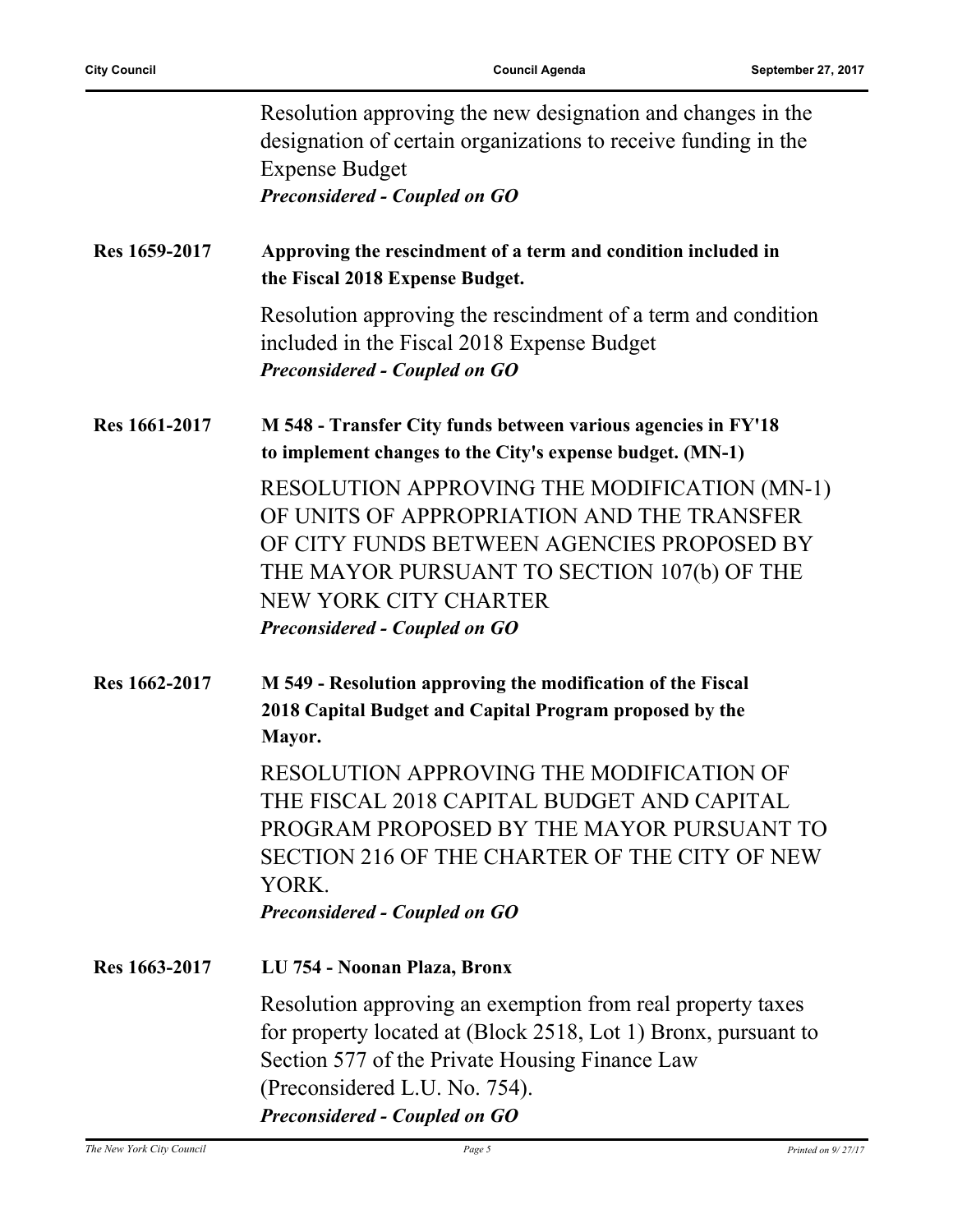### **Report of the Committee on Health**

| Int 0139-2014-C | Regulation of non-tobacco smoking products, and to amend the<br>fire code of NYC, and the NYC mechanical code, in relation to<br>the operation of non-tobacco hookah establishments.                                                                                                                                                                                                                                                  |
|-----------------|---------------------------------------------------------------------------------------------------------------------------------------------------------------------------------------------------------------------------------------------------------------------------------------------------------------------------------------------------------------------------------------------------------------------------------------|
|                 | A Local Law to amend the administrative code of the city of<br>New York, in relation to the regulation of non-tobacco<br>smoking products, and to amend the fire code of the city of<br>New York, and the New York city mechanical code, in relation<br>to the operation of non-tobacco hookah establishments<br><b>Amended and Coupled on GO</b>                                                                                     |
| Int 1075-2016-A | Requiring signage warning of the health risks associated with<br>smoking shisha.                                                                                                                                                                                                                                                                                                                                                      |
|                 | A Local Law to amend the administrative code of the city of<br>New York, in relation to requiring signage warning of the<br>health risks associated with smoking shisha<br><b>Amended and Coupled on GO</b>                                                                                                                                                                                                                           |
| Int 1076-2016-A | Prohibiting the sale of non-tobacco smoking products to minors<br>and young adults, and the sale of herbal cigarettes to<br>individuals under 18 years of age.                                                                                                                                                                                                                                                                        |
|                 | A Local Law to amend the administrative code of the city of<br>New York, in relation to prohibiting the sale of non-tobacco<br>smoking products to minors and young adults, and to repeal<br>subdivision f of section 17-713 and section 17-714 of the<br>administrative code of the city of New York, relating to the<br>sale of herbal cigarettes to individuals under eighteen years of<br>age<br><b>Amended and Coupled on GO</b> |

### **Report of the Committee on Housing and Buildings**

| Int $0934 - 2015 - A$ | Creation of a real time enforcement unit in the department of |
|-----------------------|---------------------------------------------------------------|
|                       | buildings.                                                    |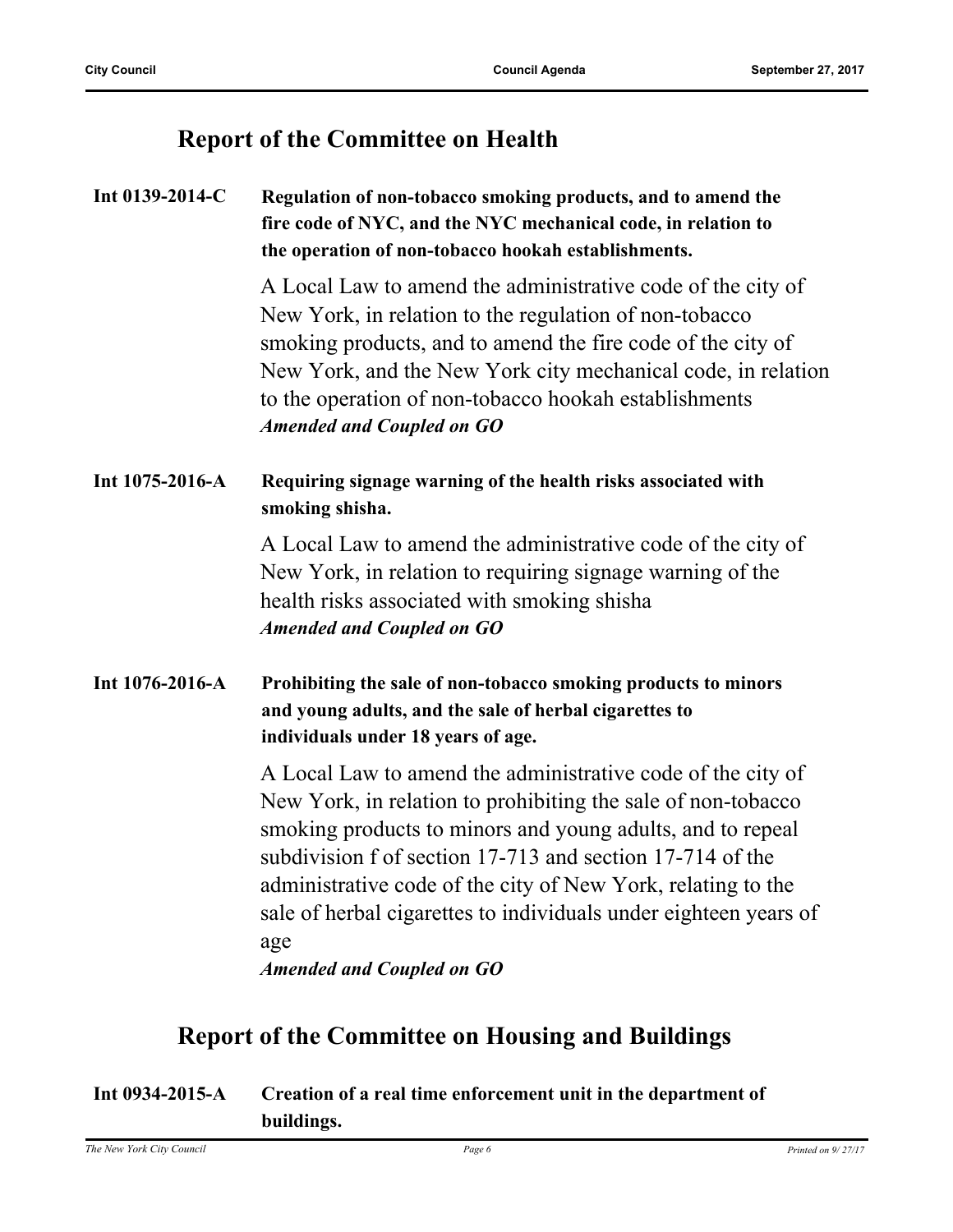|                                            | A Local Law to amend the administrative code of the city of<br>New York, in relation to the creation of a real time<br>enforcement unit in the department of buildings<br><b>Amended and Coupled on GO</b>                                                                 |
|--------------------------------------------|----------------------------------------------------------------------------------------------------------------------------------------------------------------------------------------------------------------------------------------------------------------------------|
| Int 1359-2016-A                            | Auditing buildings for compliance with the affordability<br>requirements of the 421-a tax exemption program.                                                                                                                                                               |
|                                            | A Local Law to amend the administrative code of the city of<br>New York, in relation to auditing buildings for compliance<br>with the affordability requirements of the 421-a tax exemption<br>program<br><b>Amended and Coupled on GO</b>                                 |
| Int 1366-2016-A                            | Auditing buildings for compliance with the rent registration<br>requirements of the 421-a tax exemption program.                                                                                                                                                           |
|                                            | A Local Law to amend the administrative code of the city of<br>New York, in relation to auditing buildings for compliance<br>with the rent registration requirements of the 421-a tax<br>exemption program<br><b>Amended and Coupled on GO</b>                             |
| Int 1447-2017-C                            | Construction site safety training and repealing section<br>3310.10.2 of the NYC building code.                                                                                                                                                                             |
|                                            | A Local Law to amend the administrative code of the city of<br>New York and the New York city building code, in relation to<br>construction site safety training and repealing section<br>3310.10.2 of the New York city building code<br><b>Amended and Coupled on GO</b> |
| <b>Report of the Committee on Land Use</b> |                                                                                                                                                                                                                                                                            |
| Res 1664-2017                              | LU 738 - Planning, CATON FLATS, Brooklyn (20185040HAK)                                                                                                                                                                                                                     |
|                                            | Application No. 20185040 HAK submitted by the Department<br>of Housing Preservation and Development pursuant to Article                                                                                                                                                    |

XI of the Private Housing Finance Law for approval of a new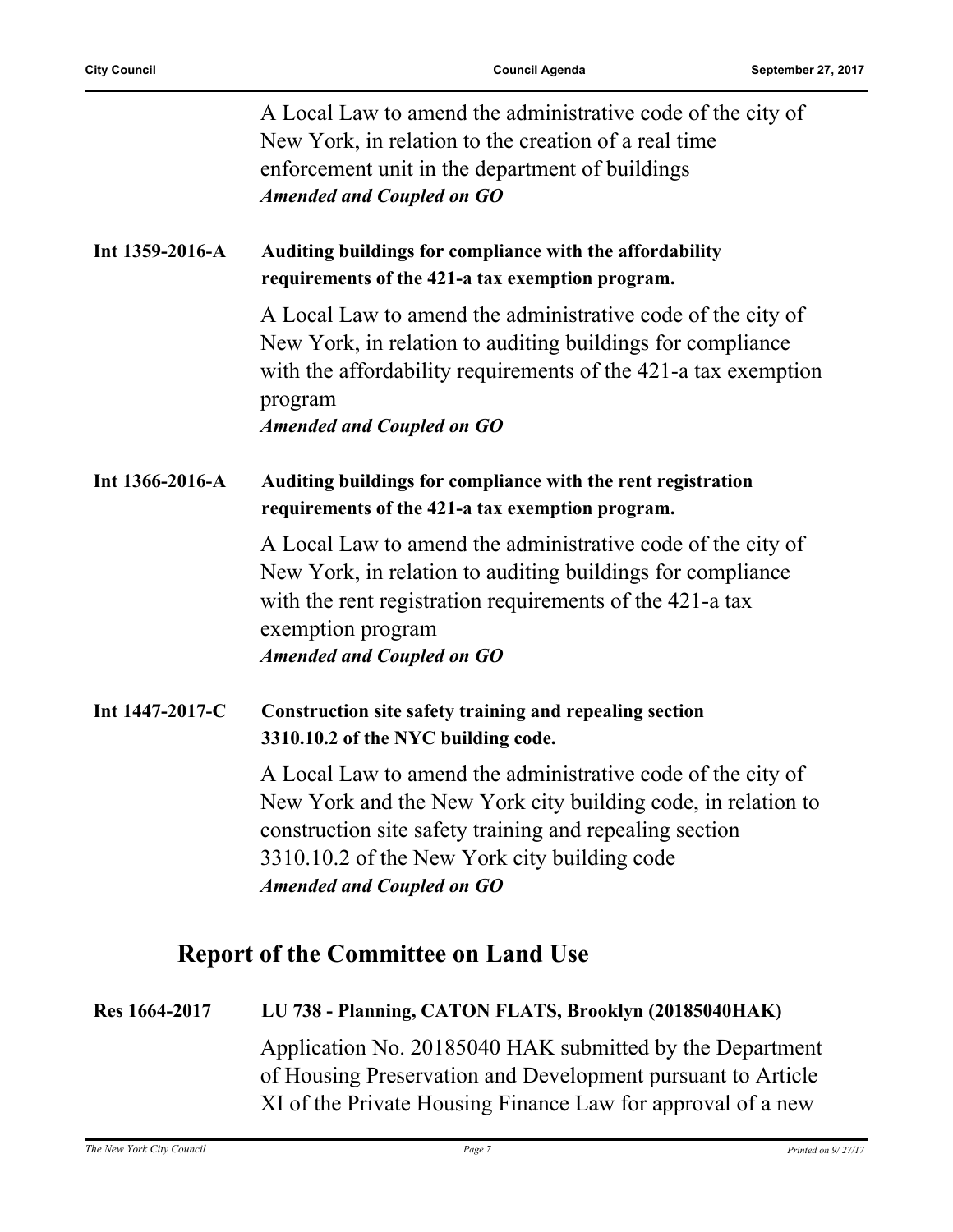| real property tax exemption for property located at Block |
|-----------------------------------------------------------|
| 5063, Lot 58, Borough of Brooklyn, Community Board 14,    |
| Council District 40.                                      |
| Coupled on GO                                             |

#### **Res 1665-2017 LU 739 - Planning, SMALL HOMES REHAB-NYCHA - SOUTHEASTERN QUEENS VACANT HOMES – CLUSTER II, Queens (20185042HAQ)**

Application No. 20185042 HAQ submitted by the Department of Housing Preservation and Development pursuant to Article XI of the Private Housing Finance Law for approval of a new real property tax exemption for four properties located in the Borough of Queens, Community Districts 12 and 13, Council District 27.

*Coupled on GO*

#### **Res 1666-2017 LU 740 - Planning, SMALL HOMES REHAB-NYCHA - SOUTHEASTERN QUEENS VACANT HOMES – CLUSTER II, Queens (20185043HAQ)**

Application No. 20185043 HAQ submitted by the Department of Housing Preservation and Development pursuant to Article XI of the Private Housing Finance Law for approval of a new real property tax exemption for eighteen properties located in the Borough of Queens, Community Boards 10 and 12, Council District 28. *Coupled on GO*

#### **Res 1667-2017 LU 741 - Planning, SMALL HOMES REHAB-NYCHA - SOUTHEASTERN QUEENS VACANT HOMES – CLUSTER II, Queens (20185044HAQ)**

Application No. 20185044 HAQ submitted by the Department of Housing Preservation and Development pursuant to Article XI of the Private Housing Finance Law for approval of a new real property tax exemption for property located at Block 11479, Lot 29, Borough of Queens, Community Board 10, Council District 32.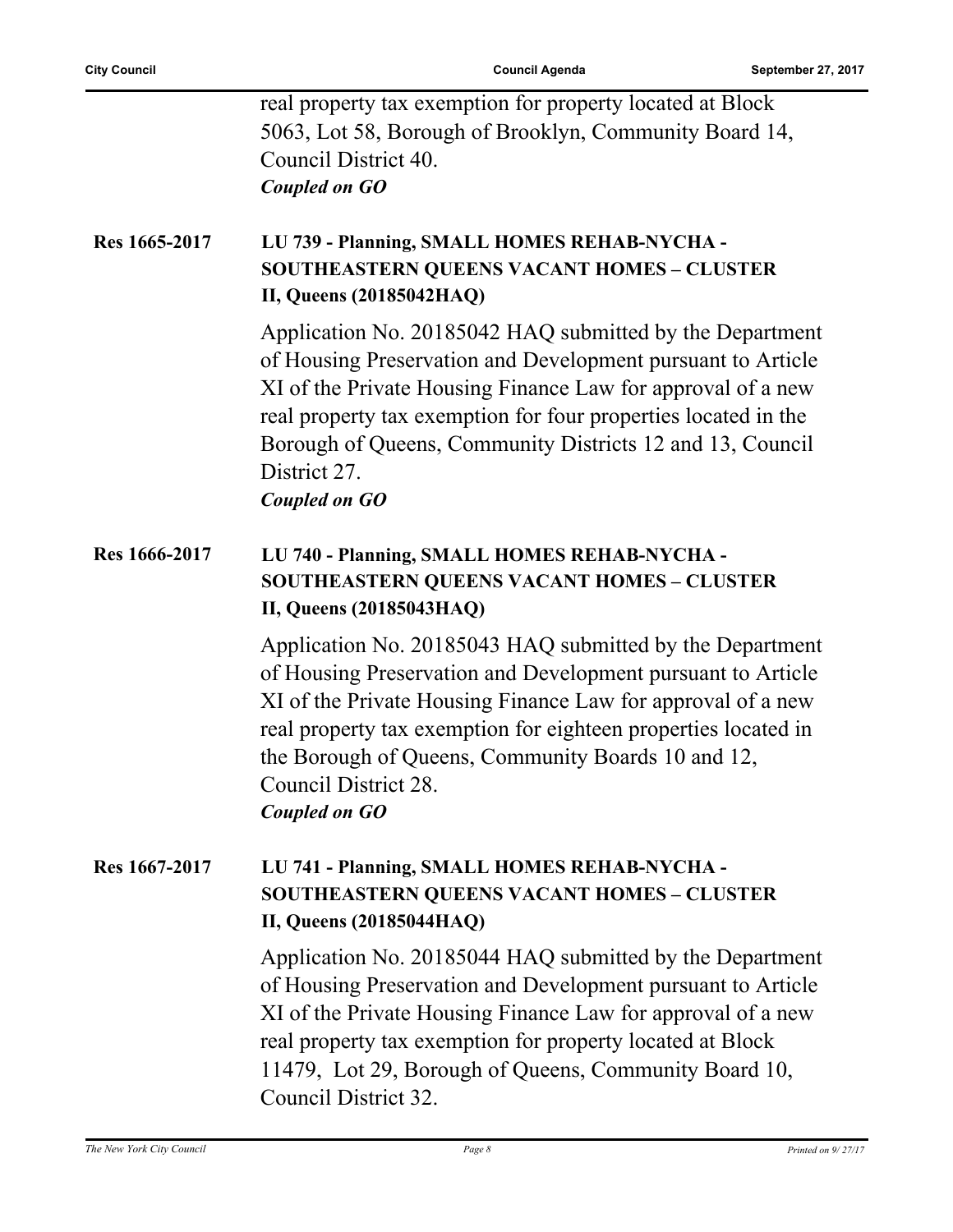#### *Coupled on GO*

#### **Res 1668-2017 LU 742 - Planning, SMALL HOMES REHAB-NYCHA - SOUTHEASTERN QUEENS VACANT HOMES – CLUSTER II, TPT, Brooklyn (20185048HAK)**

Application No. 20185048 HAK submitted by the Department of Housing Preservation and Development pursuant to Article XI of the Private Housing Finance Law for approval of a new real property tax exemption for property located at Block 1788, Lot 53, Borough of Brooklyn, Community Board 3, Council District 36. *Coupled on GO*

#### **Res 1669-2017 LU 751 - Zoning, SOHO TOWER, Manhattan (C 170382 ZSM)**

Application No. C 170382 ZSM submitted by Broome Property Owner JV, LLC pursuant to Sections 197-c and 201 of the New York City Charter for the grant of a special permit pursuant to Section 13-45 and Section 13-451 of the Zoning Resolution to allow an automated accessory parking garage with a maximum capacity of 42 spaces in portions of a proposed mixed use building on property located at 100 Varick Street (Block 477, Lots 35, 42, 44, 46, 71-76 and 1001-1005), within the Special Hudson Square District, Borough of Manhattan, Community District 2, Council District 3. This application is subject to review and action by the Land Use Committee only if appealed to the Council pursuant to Charter Section 197-d(b)(2) or called up by vote of the Council pursuant to Charter Section 197-d(b)(3). *Coupled on GO*

#### **Res 1670-2017 LU 756 - Planning, HOPE HOMES CLUSTER, Manhattan (20185065 HAM)**

Application No. 20185065 HAM submitted by the New York City Department of Housing Preservation and Development pursuant to Article 16 of the General Municipal Law for approval of an amendment to a previously approved real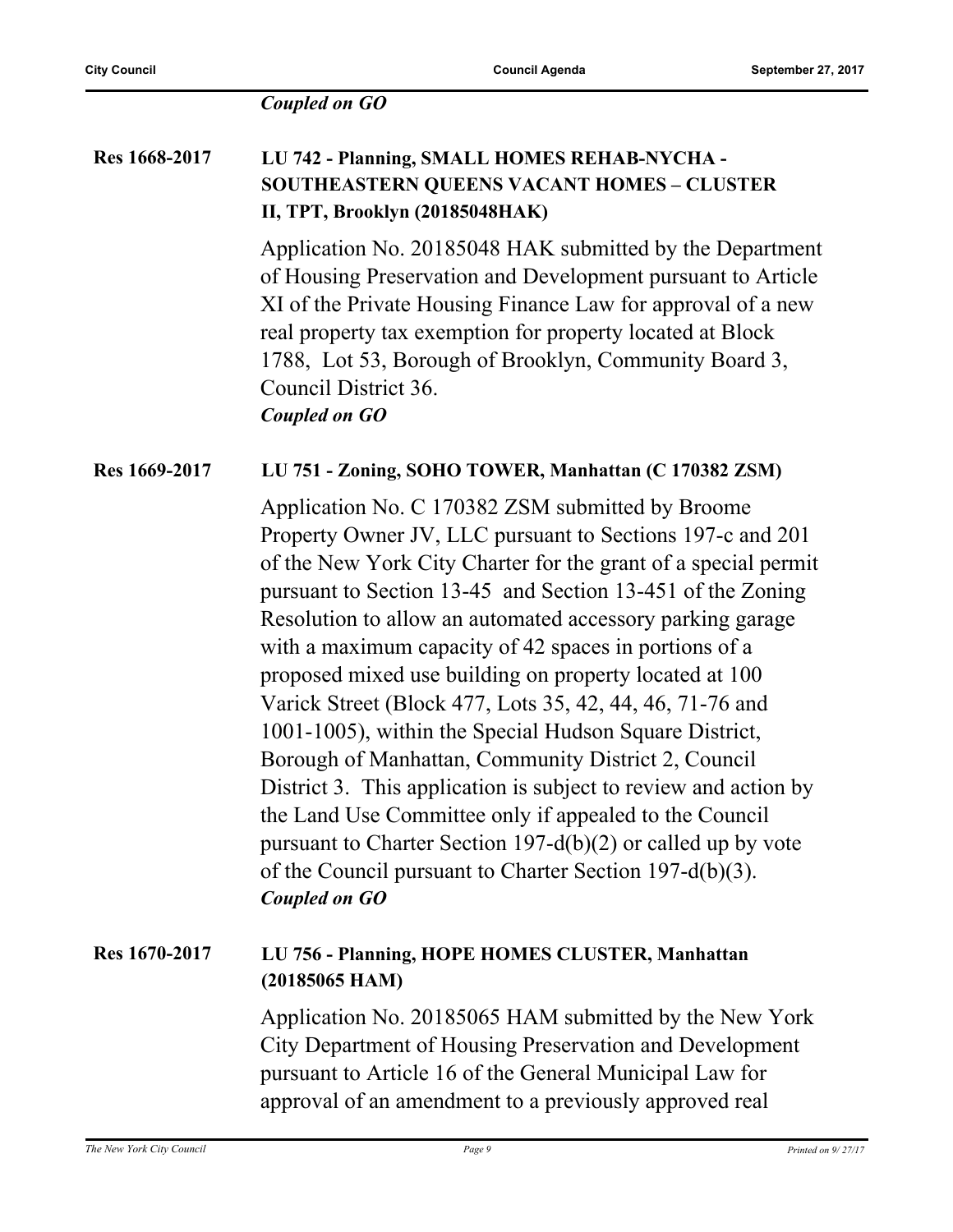property tax exemption for property located at Block 1749, Lot 61, Block 1750, Lots 57 and 58, Block 1751, Lot 50, Block 1644, Lot 65, Block 1785, Lot 8, Block 1783, Lots 10 and 109, Block 1796, Lots 21 and 41, Block 1806, Lots 37 and 111, Block 1807, Lot 113, and Block 1796, Lot 4, in the Borough of Manhattan, Community Districts 8 and 9, Council District 11. *Preconsidered - Coupled on GO*

#### **Report of the Committee on Transportation**

#### **Int 1031-2015-A Requiring the DOT to conduct a study of traffic congestion due to truck deliveries during daytime hours.**

A Local Law in relation to requiring the department of transportation to conduct a study of traffic congestion due to truck deliveries during daytime hours *Amended and Coupled on GO*

#### **Int 1375-2016-A Requiring the DOT to provide notice of its approval of applications to open street segments or intersections that have been reconstructed or resurfaced within the previous five years.**

A Local Law to amend the administrative code of the city of New York, in relation to requiring the department of transportation to provide notice of its approval of applications to open street segments or intersections that have been reconstructed or resurfaced within the previous five years *Amended and Coupled on GO*

### **12. General Orders Calendar**

#### **Res 1671-2017 LU 733 - Planning, 126TH STREET BUS DEPOT, Manhattan (C170275ZMM)**

Application No. C 170275 ZMM submitted by the New York City Economic Development Corporation pursuant to Sections 197-c and 201 of the New York City Charter for an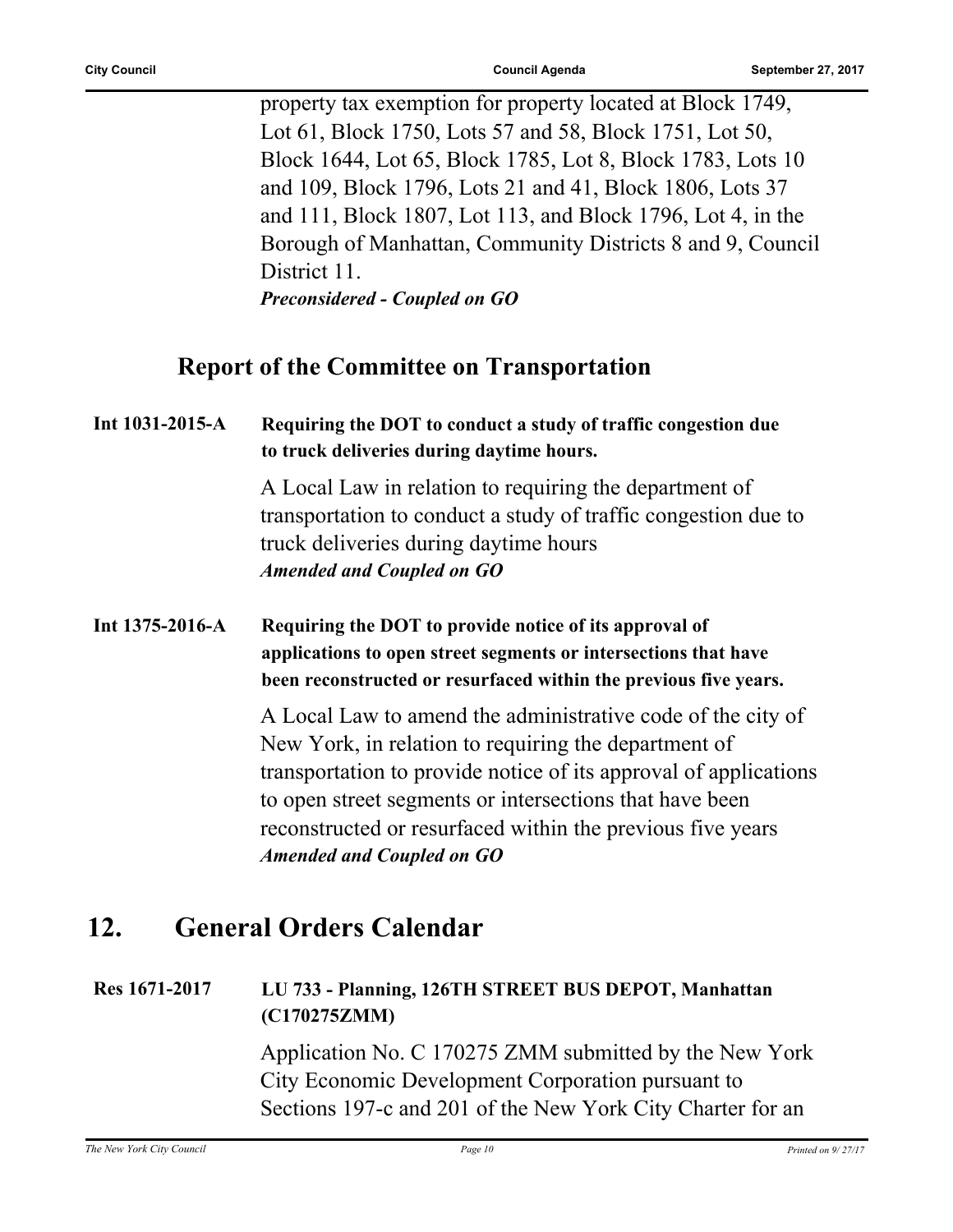|               | amendment of the Zoning Map, Section No. 6b, changing from<br>an M1-2 District to an C6-3 District property bounded by East<br>127th Street, First Avenue, East 126th Street, and Second<br>Avenue, in the Borough of Manhattan, Community District<br>11, Council District 8.<br><b>Coupled on GO</b>                                                                                                                                                                                                                                                                   |
|---------------|--------------------------------------------------------------------------------------------------------------------------------------------------------------------------------------------------------------------------------------------------------------------------------------------------------------------------------------------------------------------------------------------------------------------------------------------------------------------------------------------------------------------------------------------------------------------------|
| Res 1672-2017 | LU 734 - Planning, 126TH STREET BUS DEPOT, Manhattan<br>(N170276ZRM)                                                                                                                                                                                                                                                                                                                                                                                                                                                                                                     |
|               | Application No. N 170276 ZRM submitted by the New York<br>City Economic Development Corporation, pursuant to Section<br>201 of the New York City Charter, for an amendment of the<br>Zoning Resolution of the City of New York, modifying<br>Appendix F, for the purpose of establishing a Mandatory<br>Inclusionary Housing area, in the Borough of Manhattan,<br>Community District 11, Council District 8.<br><b>Coupled on GO</b>                                                                                                                                    |
| Res 1673-2017 | LU 735 - Planning, 126TH STREET BUS DEPOT, Manhattan<br>(C170093MMM)                                                                                                                                                                                                                                                                                                                                                                                                                                                                                                     |
|               | Application No. C 170093 MMM submitted by The New<br>York City Economic Development Corporation pursuant to<br>Sections 197-c and 199 of the New York City Charter and<br>Section 5-430 et seq. of the New York City Administrative<br>Code for an amendment to the City Map involving: the<br>elimination, discontinuance and closing of a portion of Second<br>Avenue between East 126th Street and East 127th Street and<br>the delineation of a sidewalk easement in the Borough of<br>Manhattan, Community District 11, Council District 8.<br><b>Coupled on GO</b> |
| Res 1674-2017 | LU 736 - Planning, 126TH STREET BUS DEPOT, Manhattan<br>(C170278PPM)                                                                                                                                                                                                                                                                                                                                                                                                                                                                                                     |
|               | Application No. C170278 PPM submitted by the Department<br>of Citywide Administrative Services (DCAS) pursuant to<br>Section 197-c of the New York City Charter, for the                                                                                                                                                                                                                                                                                                                                                                                                 |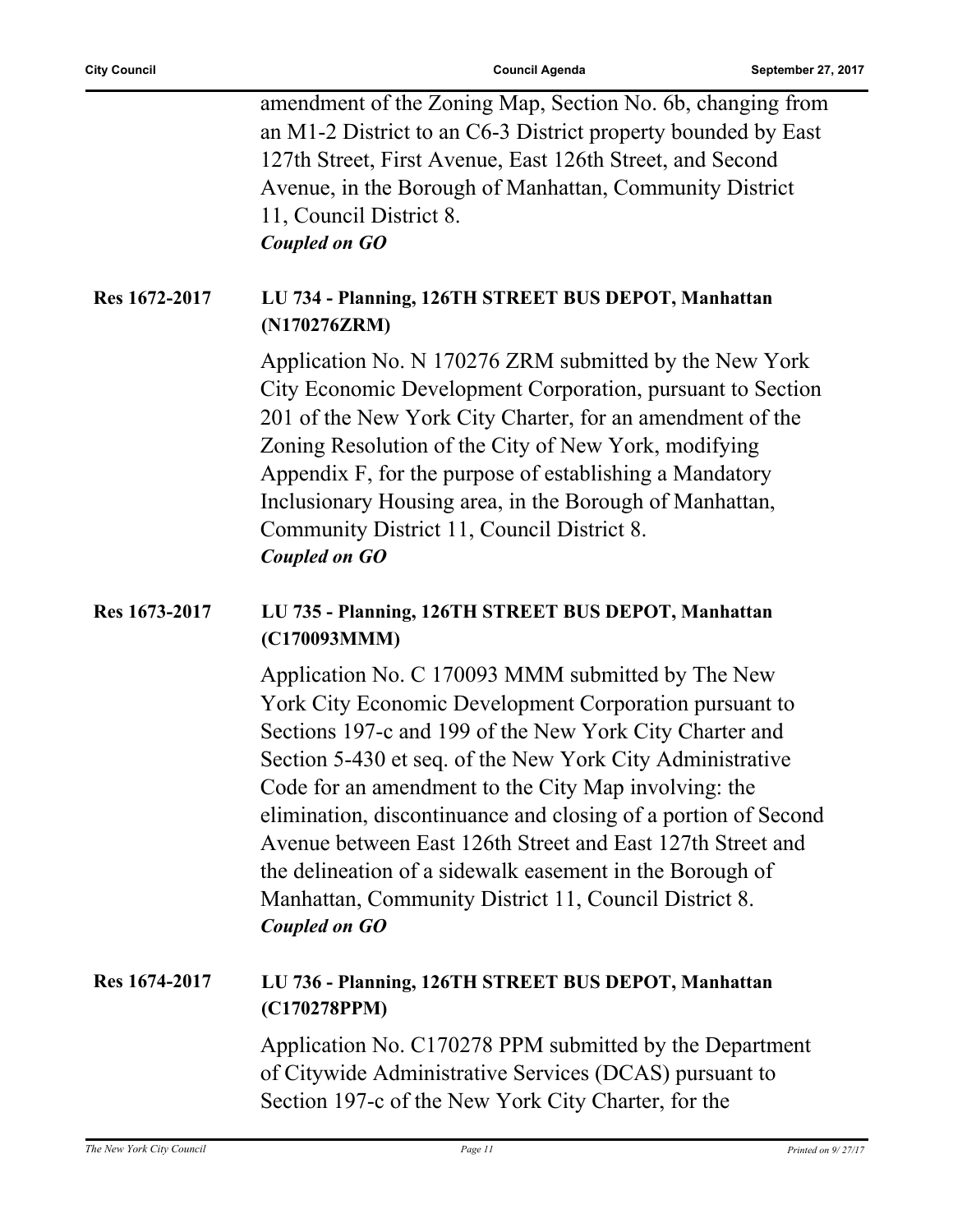disposition of one city-owned property located at 2460 Second Avenue (Block 1803, Lot 1), pursuant to zoning, Borough of Manhattan, Community District 11, Council District 8. *Coupled on GO*

**T2014-0002 Commissioner of Deeds** *Coupled on GO*

### **Coupled on General Order Calendar**

### **Consumer Affairs**

- **Int 1539-2017-A Sale and financing of used automobiles by second-hand automobile dealers.** *A and GO*
- **Int 1540-2017-A Requiring second-hand automobile dealers to post and distribute a bill of rights to consumers.** *A and GO*

### **Contracts**

**Int 1292-2016-A Requiring city agencies to accept procurement invoices electronically.** *A and GO*

### **Finance**

**Res 1639-2017 Authorizing an increase in the amount to be expended annually in eleven BIDs.** *GO* **Res 1658-2017 Approving the new designation and changes in the designation of certain organizations to receive funding in the Expense**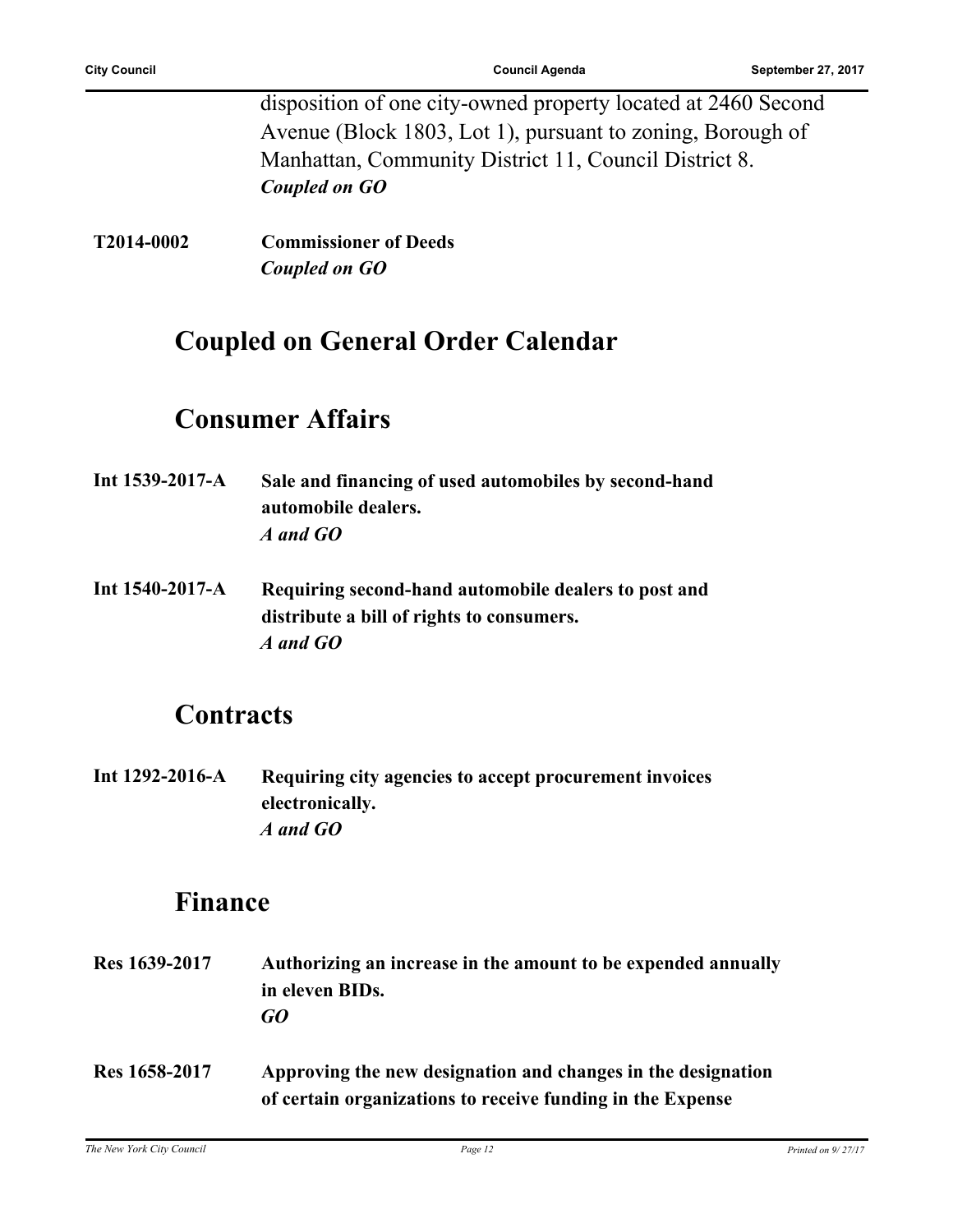|               | Budget.                                                       |
|---------------|---------------------------------------------------------------|
|               | <b>Preconsidered - GO</b>                                     |
| Res 1659-2017 | Approving the rescindment of a term and condition included in |
|               | the Fiscal 2018 Expense Budget.<br><b>Preconsidered - GO</b>  |
|               |                                                               |
| Res 1661-2017 | M 548 - Transfer City funds between various agencies in FY'18 |
|               | to implement changes to the City's expense budget. (MN-1)     |
|               | <b>Preconsidered - GO</b>                                     |
| Res 1662-2017 | M 549 - Resolution approving the modification of the Fiscal   |
|               | 2018 Capital Budget and Capital Program proposed by the       |
|               | Mayor.                                                        |
|               | <b>Preconsidered - GO</b>                                     |
| Res 1663-2017 | LU 754 - Noonan Plaza, Bronx                                  |
|               | <b>Preconsidered - GO</b>                                     |

### **Health**

| Int $0139-2014$ -C    | Regulation of non-tobacco smoking products, and to amend the<br>fire code of NYC, and the NYC mechanical code, in relation to<br>the operation of non-tobacco hookah establishments.<br>A and GO |
|-----------------------|--------------------------------------------------------------------------------------------------------------------------------------------------------------------------------------------------|
| Int $1075 - 2016 - A$ | Requiring signage warning of the health risks associated with<br>smoking shisha.<br>A and GO                                                                                                     |
| Int $1076 - 2016 - A$ | Prohibiting the sale of non-tobacco smoking products to minors<br>and young adults, and the sale of herbal cigarettes to<br>individuals under 18 years of age.<br>A and GO                       |

## **Housing and Buildings**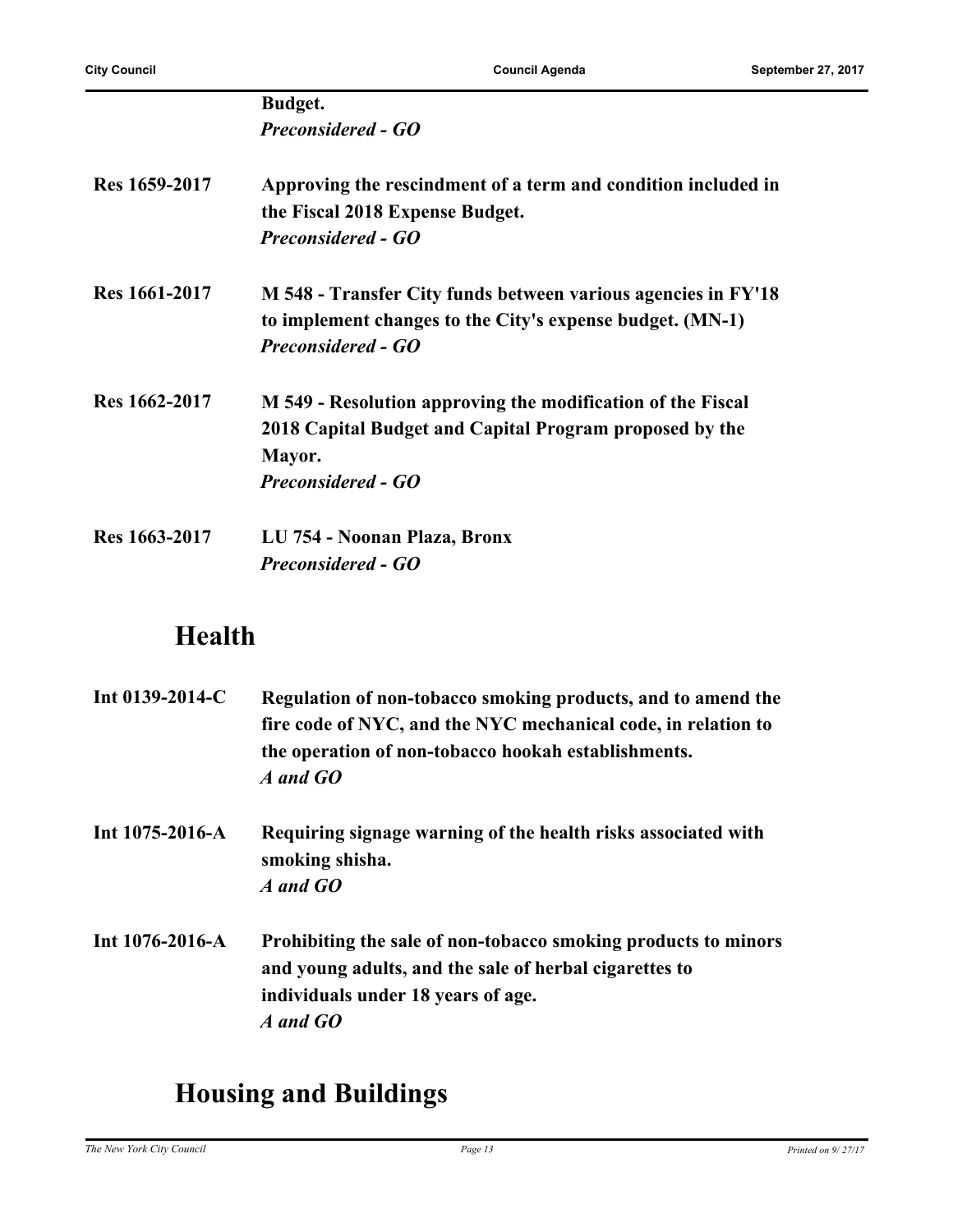| Int $0934 - 2015 - A$ | Creation of a real time enforcement unit in the department of<br>buildings.<br>A and GO                                      |
|-----------------------|------------------------------------------------------------------------------------------------------------------------------|
| Int $1359-2016-A$     | Auditing buildings for compliance with the affordability<br>requirements of the 421-a tax exemption program.<br>A and GO     |
| Int $1366 - 2016 - A$ | Auditing buildings for compliance with the rent registration<br>requirements of the 421-a tax exemption program.<br>A and GO |
| Int $1447-2017$ -C    | Construction site safety training and repealing section<br>3310.10.2 of the NYC building code.<br>A and GO                   |

### **Land Use**

| Res 1664-2017 | LU 738 - Planning, CATON FLATS, Brooklyn (20185040HAK)<br>GO                                                                               |
|---------------|--------------------------------------------------------------------------------------------------------------------------------------------|
| Res 1665-2017 | LU 739 - Planning, SMALL HOMES REHAB-NYCHA -<br><b>SOUTHEASTERN QUEENS VACANT HOMES - CLUSTER</b><br>II, Queens (20185042HAQ)<br>GO        |
| Res 1666-2017 | LU 740 - Planning, SMALL HOMES REHAB-NYCHA -<br><b>SOUTHEASTERN QUEENS VACANT HOMES - CLUSTER</b><br>II, Queens (20185043HAQ)<br>GO        |
| Res 1667-2017 | LU 741 - Planning, SMALL HOMES REHAB-NYCHA -<br><b>SOUTHEASTERN QUEENS VACANT HOMES - CLUSTER</b><br><b>II, Queens (20185044HAQ)</b><br>GO |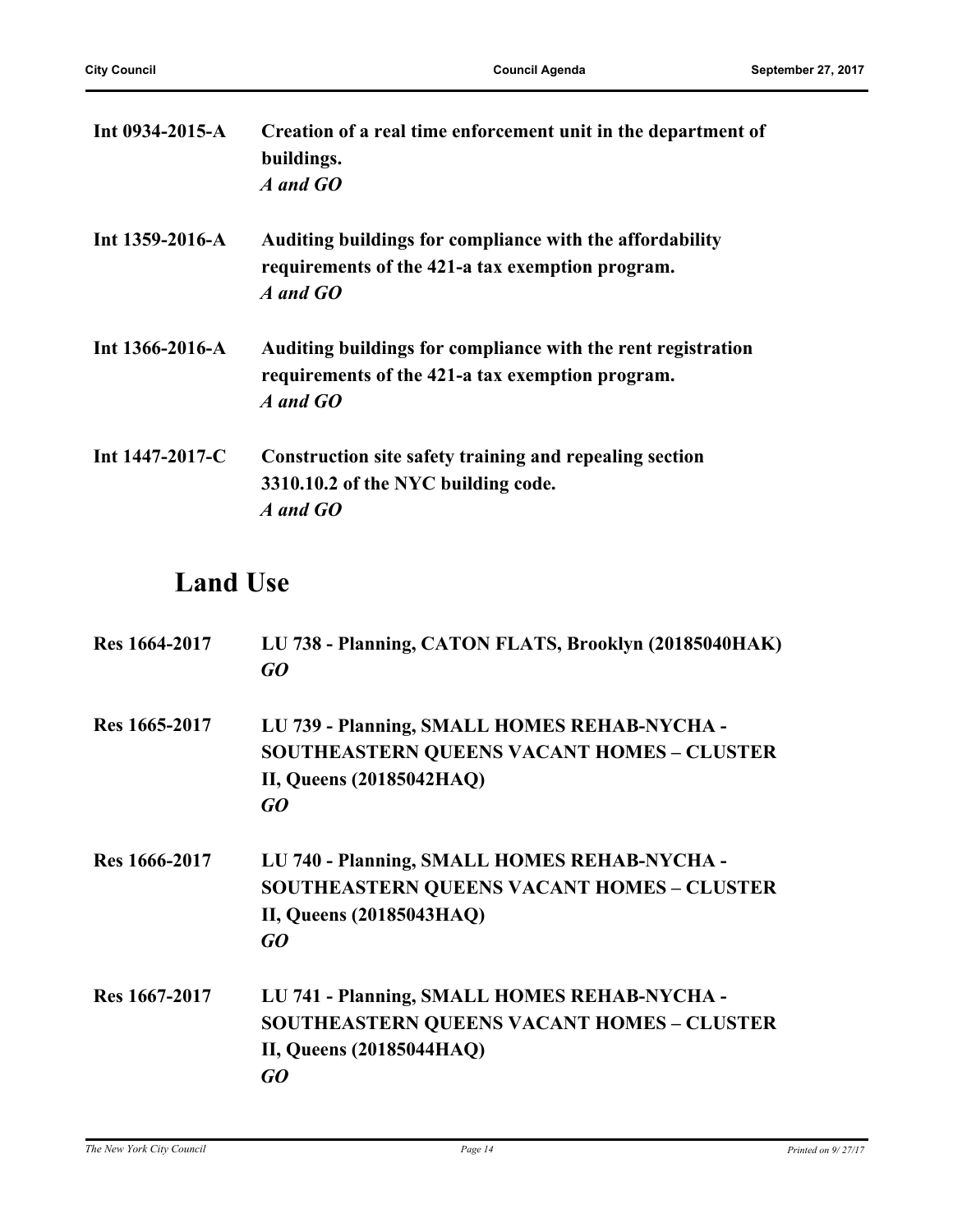| Res 1668-2017 | LU 742 - Planning, SMALL HOMES REHAB-NYCHA -<br><b>SOUTHEASTERN QUEENS VACANT HOMES - CLUSTER</b><br>II, TPT, Brooklyn (20185048HAK)<br>GO |
|---------------|--------------------------------------------------------------------------------------------------------------------------------------------|
| Res 1669-2017 | LU 751 - Zoning, SOHO TOWER, Manhattan (C 170382 ZSM)<br>GO                                                                                |
| Res 1670-2017 | LU 756 - Planning, HOPE HOMES CLUSTER, Manhattan<br>$(20185065$ HAM)<br><b>Preconsidered - GO</b>                                          |

### **Transportation**

| Int $1031 - 2015 - A$ | Requiring the DOT to conduct a study of traffic congestion due |
|-----------------------|----------------------------------------------------------------|
|                       | to truck deliveries during daytime hours.                      |
|                       | A and GO                                                       |

**Int 1375-2016-A Requiring the DOT to provide notice of its approval of applications to open street segments or intersections that have been reconstructed or resurfaced within the previous five years.** *A and GO*

### **General Order Calendar**

| Res 1671-2017 | LU 733 - Planning, 126TH STREET BUS DEPOT, Manhattan<br>(C170275ZMM)<br>GO |
|---------------|----------------------------------------------------------------------------|
| Res 1672-2017 | LU 734 - Planning, 126TH STREET BUS DEPOT, Manhattan<br>(N170276ZRM)<br>GO |
| Res 1673-2017 | LU 735 - Planning, 126TH STREET BUS DEPOT, Manhattan<br>(C170093MMM)<br>GO |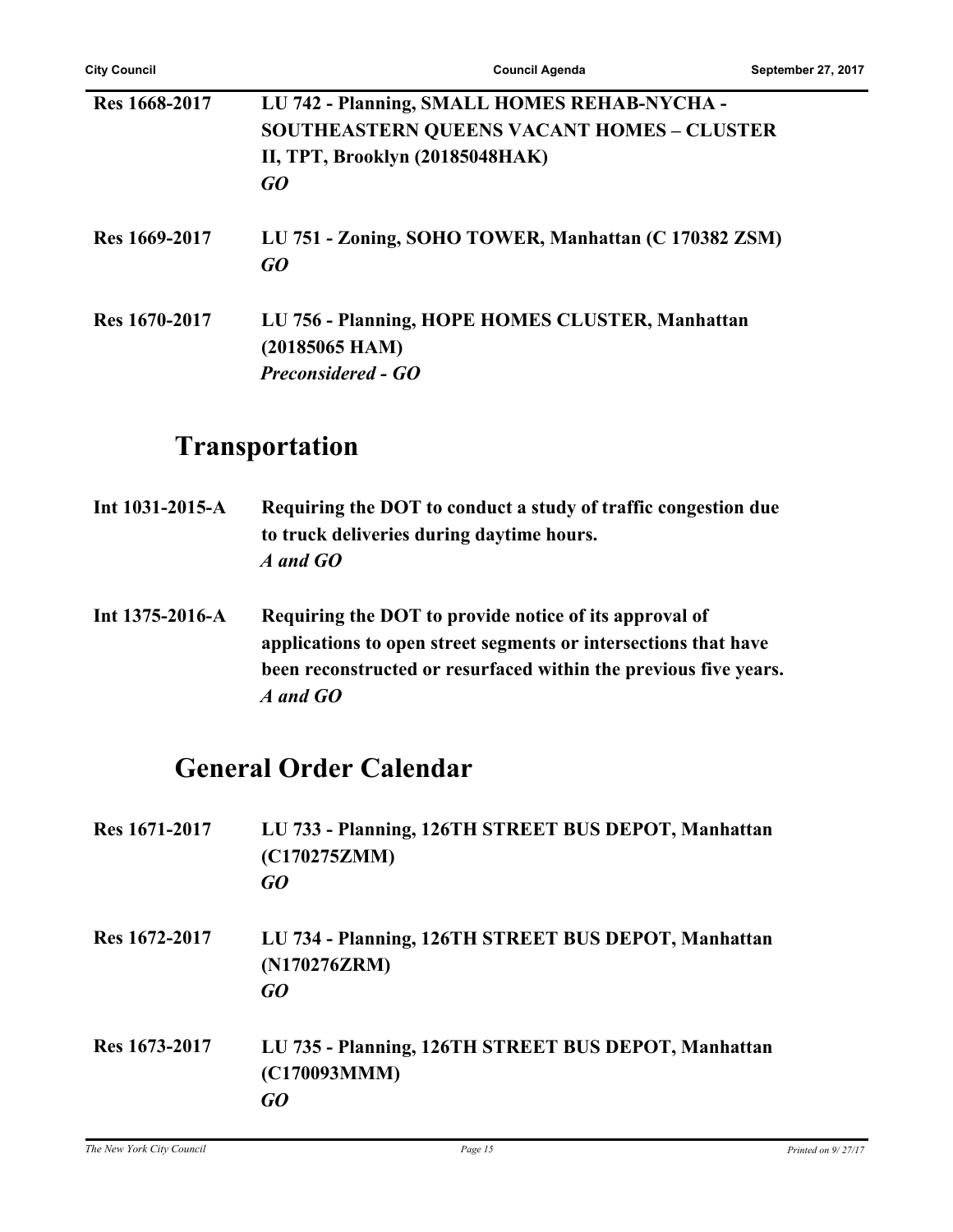| Res 1674-2017 | LU 736 - Planning, 126TH STREET BUS DEPOT, Manhattan<br>(C170278PPM)<br>GO |
|---------------|----------------------------------------------------------------------------|
| T2014-0002    | <b>Commissioner of Deeds</b>                                               |

#### **Introduction & Reading of Bills See Attached 13.**

- **14. Discussion of Resolutions**
- **15. Resolutions** *None*

### **16. General Discussion**

### **17. Extension of Remarks**

### **INTRODUCTION AND READING OF BILLS**

**Int 1708-2017** *By Council Members Constantinides, Johnson and Rosenthal* A Local Law to amend the administrative code of the city of New York, in relation to the provision of nebulizers in schools *Health* **Int 1709-2017** *By Council Members Constantinides, Johnson and Rosenthal* A Local Law to amend the administrative code of the city of New York, in relation to reporting on the prevalence of asthma and associated hospitalizations in the city *Health*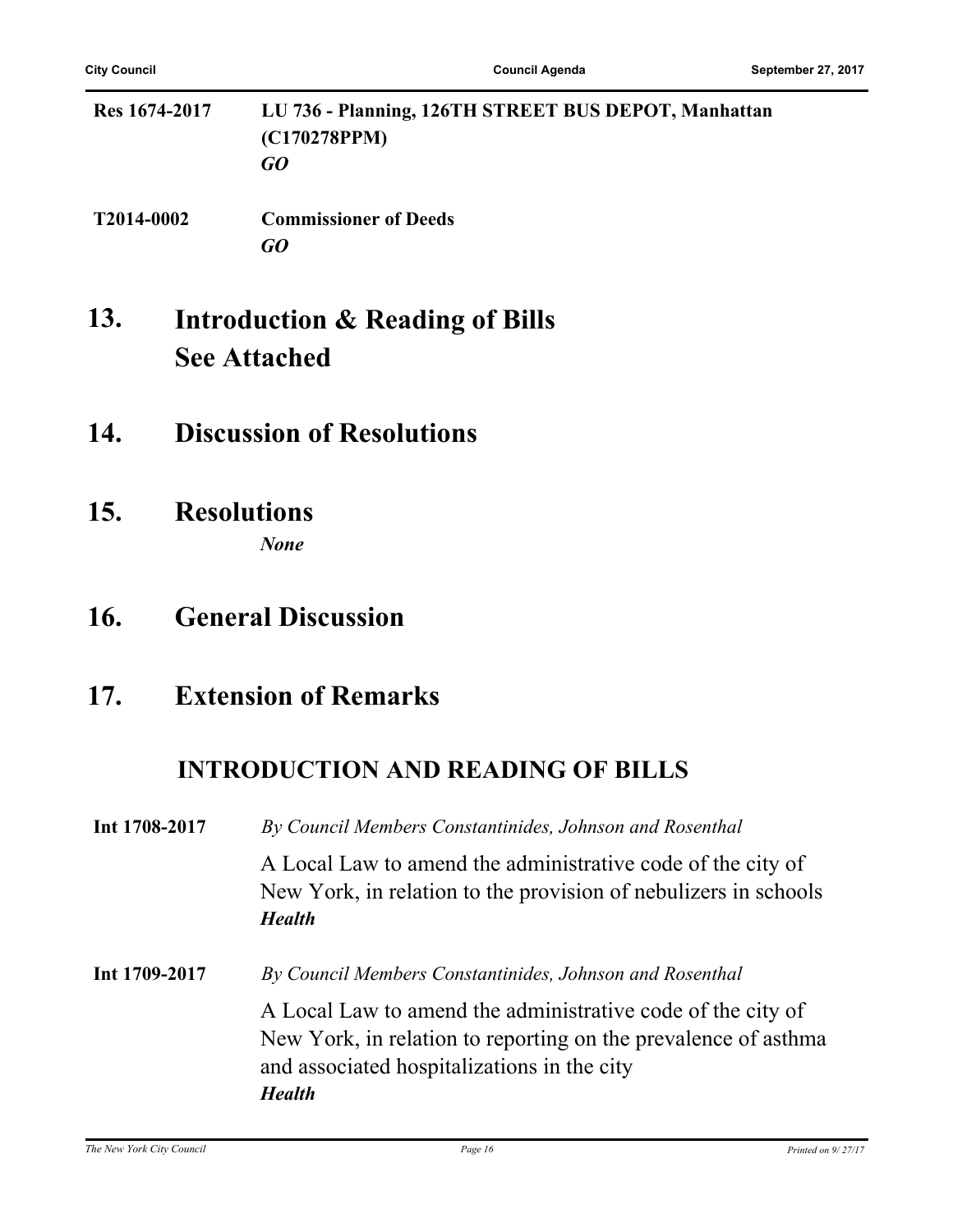| Int 1710-2017 | By Council Member Dromm                                                                                                                                                                                            |
|---------------|--------------------------------------------------------------------------------------------------------------------------------------------------------------------------------------------------------------------|
|               | A Local Law to amend the administrative code of the city of<br>New York, in relation to backup of electronic information<br>stored by city agencies<br><b>Technology</b>                                           |
| Res 1658-2017 | By Council Member Ferreras-Copeland                                                                                                                                                                                |
|               | Resolution approving the new designation and changes in the<br>designation of certain organizations to receive funding in the<br><b>Expense Budget</b><br><b>Preconsidered - Finance</b>                           |
| Res 1659-2017 | By Council Member Ferreras-Copeland                                                                                                                                                                                |
|               | Resolution approving the rescindment of a term and condition<br>included in the Fiscal 2018 Expense Budget<br><b>Preconsidered - Finance</b>                                                                       |
| Res 1660-2017 | By Council Member Gibson                                                                                                                                                                                           |
|               | Resolution urging the Governor to sign into law<br>A5667A/S4769A, in relation to gravity knives.<br><b>State and Federal Legislation</b>                                                                           |
| Int 1711-2017 | By Council Member Kallos                                                                                                                                                                                           |
|               | A Local Law to amend the New York city charter, in relation<br>to childcare services at public meetings<br><b>General Welfare</b>                                                                                  |
| Int 1712-2017 | By Council Member Lancman                                                                                                                                                                                          |
|               | A Local Law to amend the administrative code of the city of<br>New York, in relation to requiring the mayor's office of<br>criminal justice to report on the disposition of criminal cases<br><b>Public Safety</b> |
| Int 1713-2017 | By Council Member Lander                                                                                                                                                                                           |
|               | A Local Law to amend the New York city charter, in relation                                                                                                                                                        |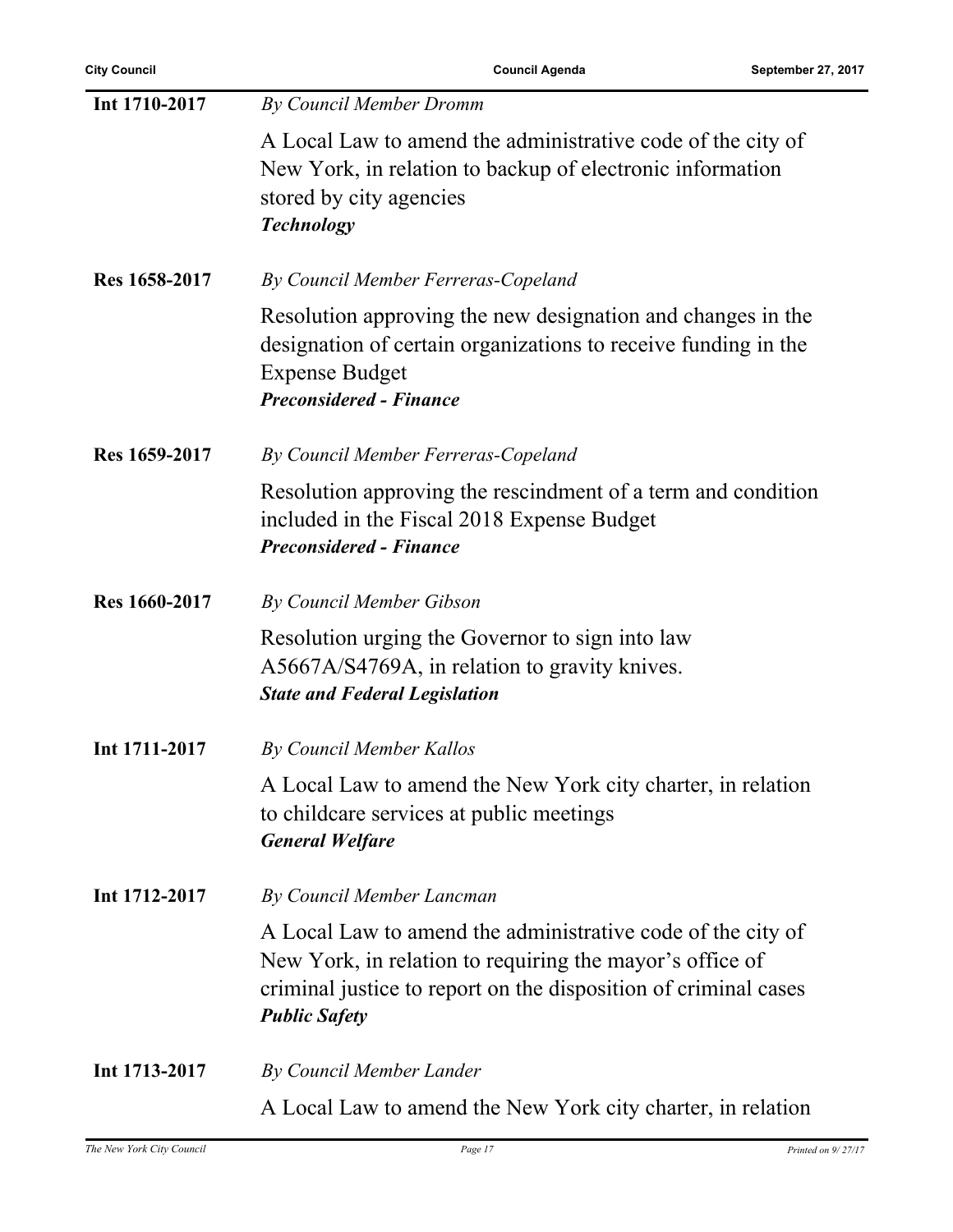|               | to establishing the office of civic engagement<br><b>Governmental Operations</b>                                                                                                                                       |
|---------------|------------------------------------------------------------------------------------------------------------------------------------------------------------------------------------------------------------------------|
| Int 1714-2017 | By Council Member Levin                                                                                                                                                                                                |
|               | A Local Law to amend the administrative code of the city of<br>New York, in relation to an educational continuity unit<br><b>General Welfare</b>                                                                       |
| Int 1715-2017 | By Council Member Richards                                                                                                                                                                                             |
|               | A Local Law to amend the administrative code of the city of<br>New York, in relation to a solar power pilot program<br><b>Environmental Protection</b>                                                                 |
| Int 1716-2017 | By Council Members Richards and Espinal Jr.                                                                                                                                                                            |
|               | A Local Law to amend the New York city building code, in<br>relation to requiring that the roofs of certain new buildings be<br>partially covered in plants or solar panels<br><b>Housing and Buildings</b>            |
| Int 1717-2017 | By Council Member Salamanca Jr.                                                                                                                                                                                        |
|               | A Local Law to amend the New York city charter, in relation<br>to requiring attendance records of city agencies be kept at<br>borough board meetings and community board meetings<br><b>Governmental Operations</b>    |
| Int 1718-2017 | By Council Member Salamanca Jr.                                                                                                                                                                                        |
|               | A Local Law to amend the administrative code of the city of<br>New York, in relation to authorizing the landmarks<br>preservation commission to administer a historic preservation<br>grant program<br><b>Land Use</b> |
| Int 1719-2017 | By Council Member Salamanca Jr.                                                                                                                                                                                        |
|               | A Local Law to amend the administrative code of the city of<br>New York, in relation to parking signs near stadiums and                                                                                                |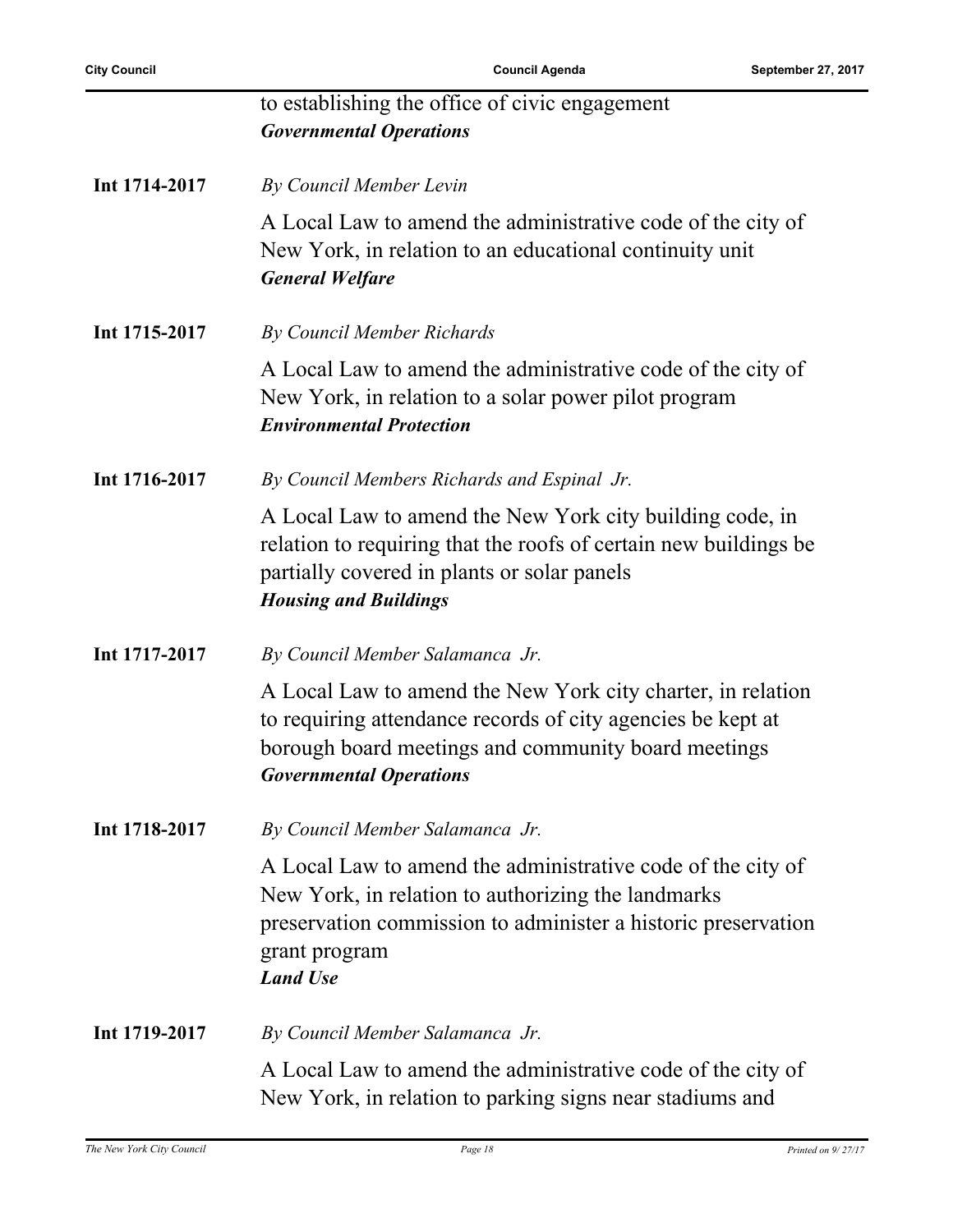|               | arenas<br><b>Transportation</b>                                                                                                                                                                                                                                                                                                                                                                                                                                                                                                                                                                                                        |
|---------------|----------------------------------------------------------------------------------------------------------------------------------------------------------------------------------------------------------------------------------------------------------------------------------------------------------------------------------------------------------------------------------------------------------------------------------------------------------------------------------------------------------------------------------------------------------------------------------------------------------------------------------------|
| Int 1720-2017 | By Council Member Treyger                                                                                                                                                                                                                                                                                                                                                                                                                                                                                                                                                                                                              |
|               | A Local Law in relation to the creation of a Hurricane Sandy<br>recovery task force<br><b>Recovery and Resiliency</b>                                                                                                                                                                                                                                                                                                                                                                                                                                                                                                                  |
| Int 1721-2017 | By Council Members Williams and Lander                                                                                                                                                                                                                                                                                                                                                                                                                                                                                                                                                                                                 |
|               | A Local Law to amend the administrative code of the city of<br>New York, in relation to amending the definition of<br>harassment<br><b>Housing and Buildings</b>                                                                                                                                                                                                                                                                                                                                                                                                                                                                       |
| LU 0754-2017  | By Council Member Ferreras-Copeland                                                                                                                                                                                                                                                                                                                                                                                                                                                                                                                                                                                                    |
|               | Noonan Plaza, Block 2518, Lot 1; Bronx, Community Board<br>No. 4, Council District No. 16.<br><b>Preconsidered - Finance</b>                                                                                                                                                                                                                                                                                                                                                                                                                                                                                                           |
| LU 0755-2017  | By Council Member Ferreras-Copeland                                                                                                                                                                                                                                                                                                                                                                                                                                                                                                                                                                                                    |
|               | Seagirt Apartments, Block 15610, Lot 1; Queens, Community<br>District No. 14, Council District No. 31.<br><b>Finance</b>                                                                                                                                                                                                                                                                                                                                                                                                                                                                                                               |
| LU 0756-2017  | By Council Member Greenfield                                                                                                                                                                                                                                                                                                                                                                                                                                                                                                                                                                                                           |
|               | Application No. 20185065 HAM submitted by the New York<br>City Department of Housing Preservation and Development<br>pursuant to Article 16 of the General Municipal Law for<br>approval of an amendment to a previously approved real<br>property tax exemption for property located at Block 1749,<br>Lot 61, Block 1750, Lots 57 and 58, Block 1751, Lot 50,<br>Block 1644, Lot 65, Block 1785, Lot 8, Block 1783, Lots 10<br>and 109, Block 1796, Lots 21 and 41, Block 1806, Lots 37<br>and 111, Block 1807, Lot 113, and Block 1796, Lot 4, in the<br>Borough of Manhattan, Community Districts 8 and 9, Council<br>District 11. |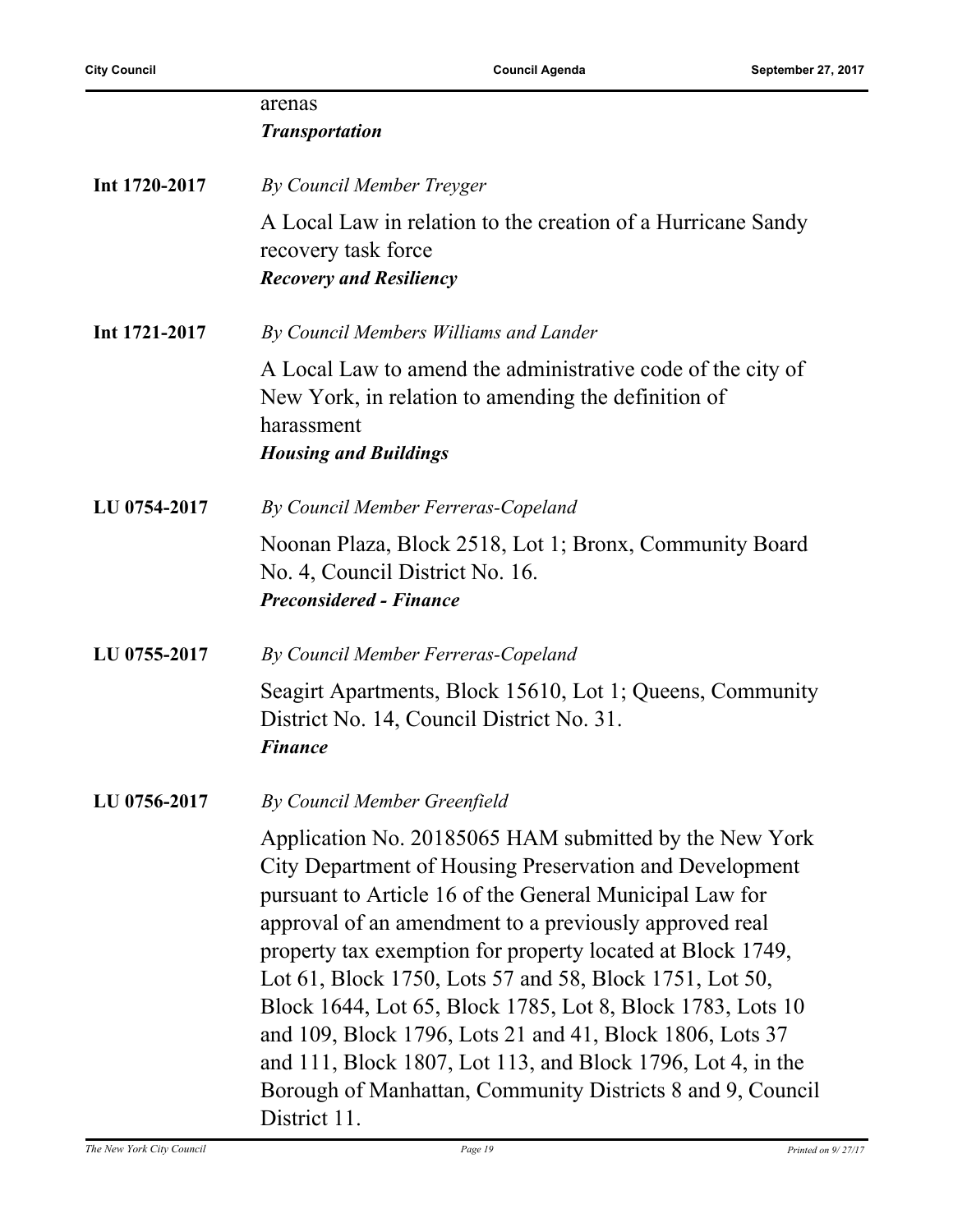#### *Preconsidered - Planning, Dispositions & Concessions*

**LU 0757-2017** *By Council Member Greenfield*

Application No. C 170180(A) ZMQ submitted by Stemmax Realty Inc. pursuant to Sections 197-c and 201 of the New York City Charter for an amendment of the Zoning Map, Section No. 10a, changing from an M1-1 District to an R7A District property bounded by a line 125 feet northerly of 35th Avenue, Linden Place, 35th Avenue, and Farrington Street, Borough of Queens, Community District 7, Council District 20.

#### *Preconsidered - Zoning & Franchises*

**LU 0758-2017** *By Council Member Greenfield*

Application No. N 170181 ZRQ submitted by Stemmax Realty Inc. pursuant to Section 201 of the New York City Charter, for an amendment of the Zoning Resolution of the City of New York, modifying Appendix F for the purpose of establishing a Mandatory Inclusionary Housing area, Borough of Queens, Community District 7, Council District 20. *Preconsidered - Zoning & Franchises*

**LU 0759-2017** *By Council Member Greenfield*

Application No. C 160174 ZSR submitted by Josif A LLC pursuant to Sections 197-c and 201 of the New York City Charter for the grant of a special permit pursuant to Section 74-922 of the Zoning Resolution to allow large retail establishments (Use Group 6 and/or 10A uses) greater than 10,000 square feet within a proposed multi-building commercial development on property located at 534 South Avenue (Block 1707, Lots 1 and 5), in an M1-1 District, Borough of Staten Island, Community District 1.Council District 49. This application is subject to review and action by the Land Use Committee only if appealed to the Council pursuant to Charter Section 197-d(b)(2) or called up by vote of the Council pursuant to Charter Section 197-d(b)(3).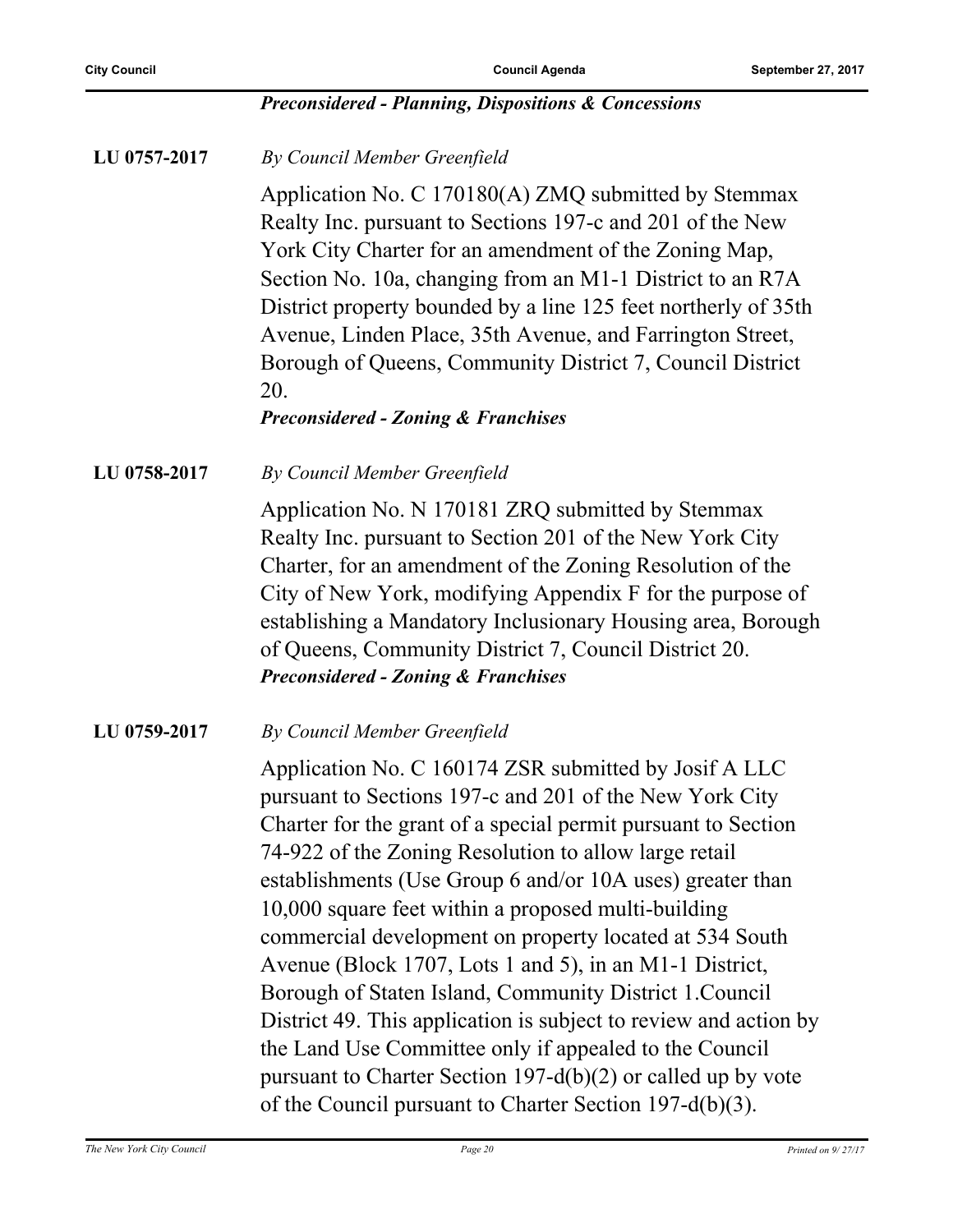#### *Zoning & Franchises*

**LU 0760-2017** *By Council Member Greenfield*

Application No. C 150359 MMR submitted by Josif A LLC, pursuant to Sections 197-c and 199 of the New York City Charter and Section 5-430 et seq. of the New York City Administrative Code for an amendment to the City Map including authorization for any acquisition or disposition of real property related thereto, Borough of Staten Island, Community District 1, Council District 49. This application is subject to review and action by the Land Use Committee only if appealed to the Council pursuant to Charter Section 197-d(b)(2) or called up by vote of the Council pursuant to Charter Section 197-d(b)(3). *Zoning & Franchises*

**LU 0761-2017** *By Council Member Greenfield*

Application No. C 150278 ZMK submitted by Harrison Realty LLC pursuant to Sections 197-c and 201 of the New York City Charter for an amendment of the Zoning Map, Section No. 13b, changing from an M3-1 District to R7A/C2-4, R7D/C2-4, and R8A/C2-4 Districts property located in the vicinity of Flushing Avenue and Union Avenue, Borough of Brooklyn, Community District 1, Council District 33. *Zoning & Franchises*

**LU 0762-2017** *By Council Member Greenfield*

Application No. N 150277 ZRK submitted by Harrison Realty LLC pursuant to Section 201 of the New York City Charter, for an amendment of the Zoning Resolution of the City of New York, modifying Appendix F for the purpose of establishing a Mandatory Inclusionary Housing area, Borough of Brooklyn, Community District 1, Council District 33. *Zoning & Franchises*

**LU 0763-2017** *By Council Member Greenfield*